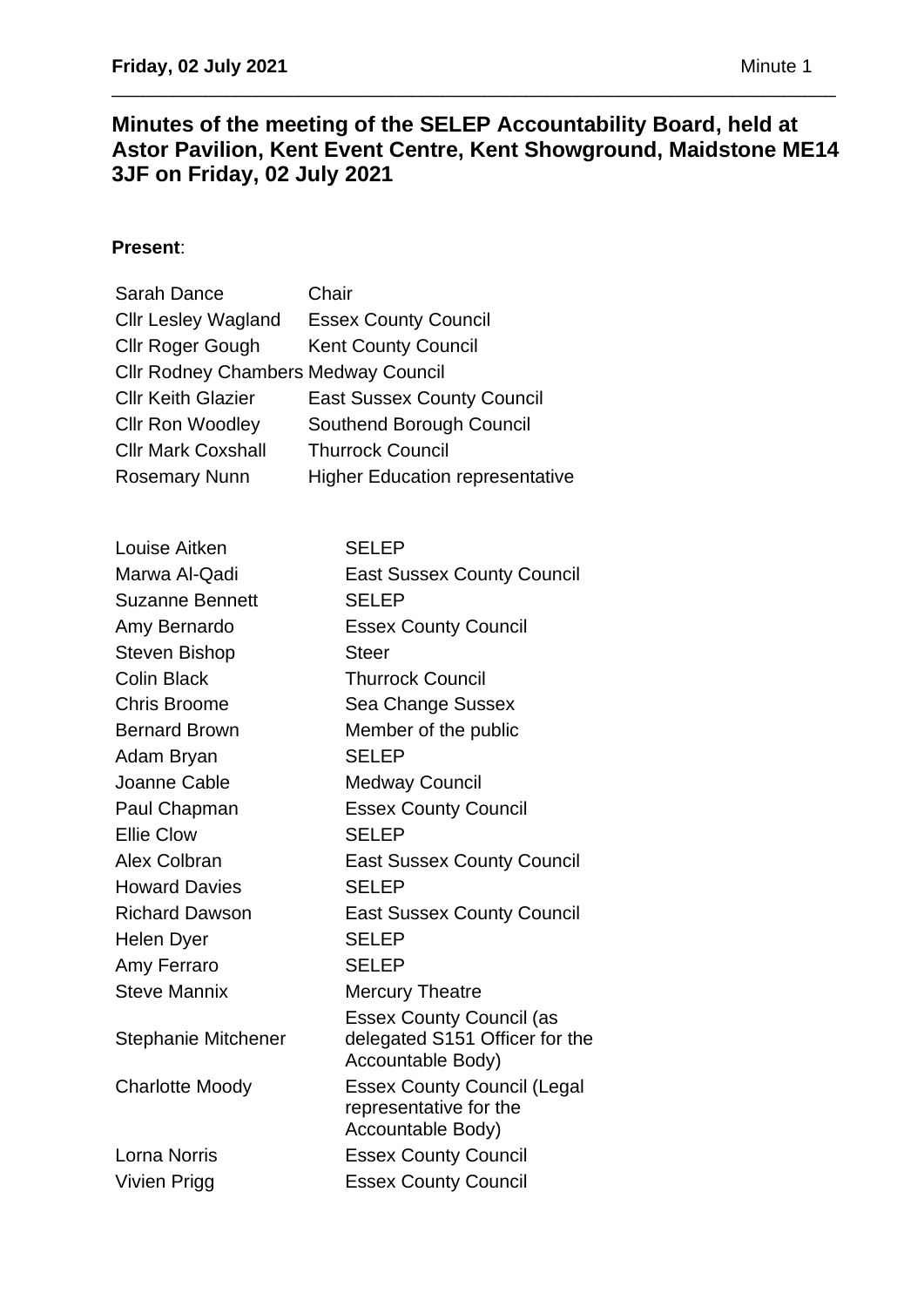| Tim Rignall                | Southend Borough Council    |
|----------------------------|-----------------------------|
| <b>Christopher Seamark</b> | <b>Kent County Council</b>  |
| Lisa Siggins               | <b>Essex County Council</b> |
| <b>Stephen Taylor</b>      | <b>Thurrock Council</b>     |
| Laura Wallis               | <b>Essex County Council</b> |
| Jim Wilkinson              | <b>SELEP</b>                |
| Katherine Wyatt            | <b>SELEP</b>                |
| Louise Zandstra            | Charleston                  |

# **1 Welcome and Apologies for Absence**

The Chair welcomed Board members including one new member – Cllr Mark Coxshall (Cabinet Member at Thurrock Council who will now be attending instead of Cllr Rob Gledhill). Cllr Bentley (new Leader at Essex County Council) is also new to the Board, but he was unable to attend this meeting.

\_\_\_\_\_\_\_\_\_\_\_\_\_\_\_\_\_\_\_\_\_\_\_\_\_\_\_\_\_\_\_\_\_\_\_\_\_\_\_\_\_\_\_\_\_\_\_\_\_\_\_\_\_\_\_\_\_\_\_\_\_\_\_\_\_\_\_\_\_\_

The following apologies were received:

- Cllr Kevin Bentley substituted by Cllr Lesley Wagland
- Simon Cook

## **2 Minutes of the last meeting**

The minutes of the meeting held on Friday 12th March were agreed as an accurate record.

## **3 Declarations of Interest**

Sarah Dance advised that she draws a small salary from Canterbury City Council for some cultural work that she does with them, where they may submit a bid to the levelling up fund. It is not directly related to anything being discussed today, however, Sturry Link Road (agenda item 8) is within Canterbury City Council's administrative area. She confirmed that it was a non-pecuniary interest.

She further advised that she worked for the Mercury Theatre 25 years ago, (agenda item 12) but she does not have any current ties, and which is a nonpecuniary interest.

## **4 Questions from the public**

There were none.

## **5 SELEP Finance Update**

The Accountability Board (the Board) received a report from Lorna Norris, Senior Finance Business Partner, the purpose of which was for the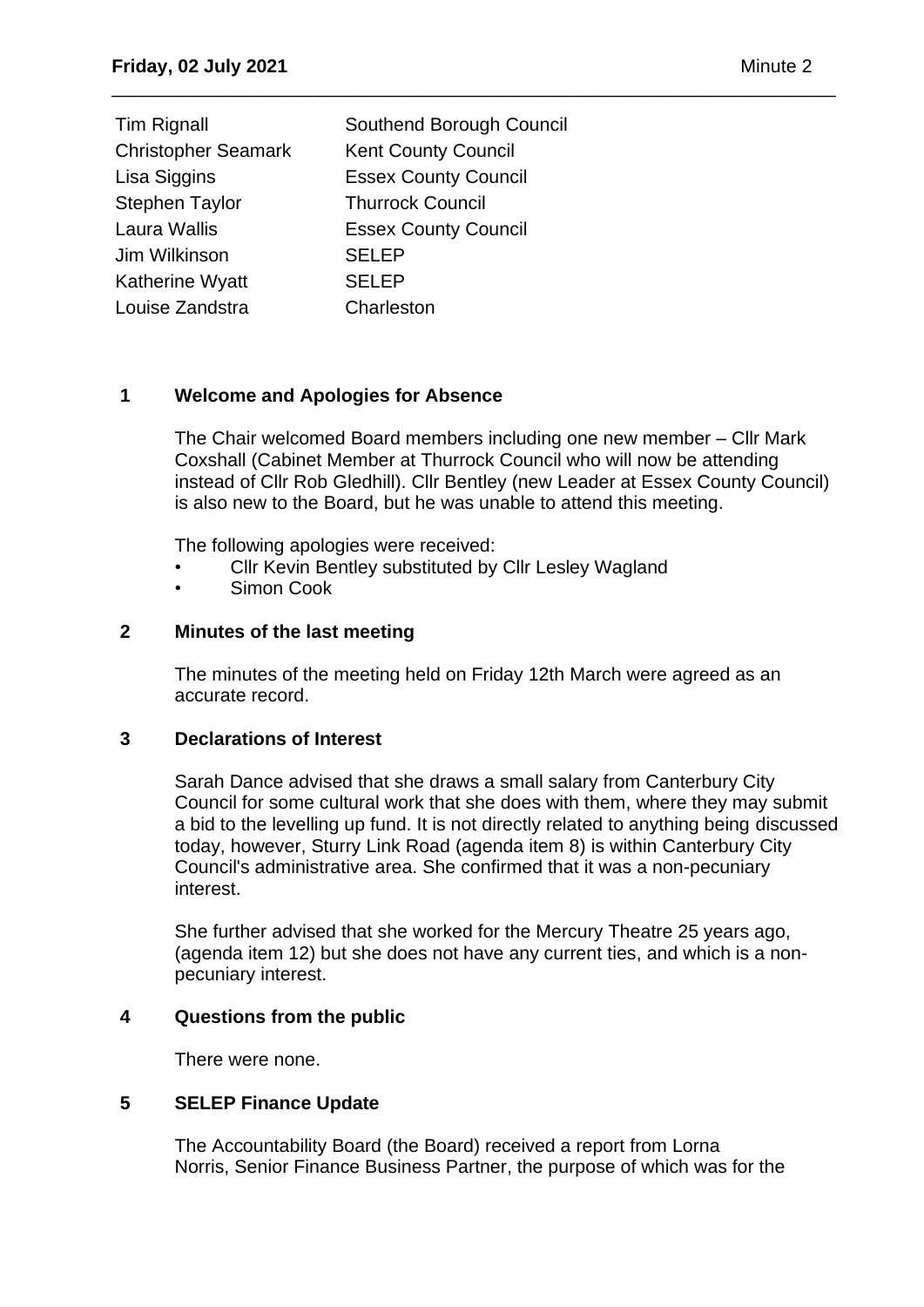Board to consider the provisional outturn position for the SELEP Revenue budget for 2020/21 and the update to the 2021/22 budget including specific grants.

\_\_\_\_\_\_\_\_\_\_\_\_\_\_\_\_\_\_\_\_\_\_\_\_\_\_\_\_\_\_\_\_\_\_\_\_\_\_\_\_\_\_\_\_\_\_\_\_\_\_\_\_\_\_\_\_\_\_\_\_\_\_\_\_\_\_\_\_\_\_

The Chair referred to the reduced revenue deficit position and paid tribute to the team for all their efforts.

Councillor Chambers stressed that Central Government "needed to get its act together" as there are so many unknowns and uncertainties. There was now a degree of urgency regarding the undertaking and completion of the LEP review.

Councillor Wagland suggested that the question be put to Central Government to ascertain whether the LEP review is being queue jumped or whether it is just taking longer than was anticipated.

Councillor Woodley requested that a brief update on the LEP review be provided at future Board meetings.

## **Resolved:**

1. **To Approve** the provisional outturn for the South East LEP revenue budget for 2020/21 in Table 1 of the report.

2. **To Approve** the contribution of £354,000 from General Reserves in Table 1 of the report.

3. **To Approve** the establishment of a ring-fenced reserve for the COVID-19 Skills Support Fund and to contribute the £2.096m balance of this fund to this reserve in 2020/21; and then approve the subsequent draw down of this funding to be applied in 2021/22 to deliver the initiative.

4. **To Approve** the establishment of a ring-fenced reserve for the COVID-19 Business Support Fund and to contribute the £2.396m balance of this fund to this reserve in 2020/21; and then approve the subsequent draw down of this funding to be applied in 2021/22 to deliver the initiative.

5. **To Approve** the proposed 2021/22 latest SELEP revenue budget set out in Table 6 of the report, including the specific grants summarised in Table 7 of the report (and detailed in Appendix 1 of the report).

6. **To Note** the on-going uncertainties regarding the future funding position for SELEP particularly in light of the LEP review and indications from Government that no new Capital monies will be made available through LEPs.

## **6 Local Growth Fund Programme Update**

The Board received a report from Helen Dyer, Capital Programme Manager, the purpose of which was for the Board to consider the overall position of the Local Growth Fund (LGF) capital programme, as part of SELEP's Growth Deal with Government.

Helen Dyer indicated that the M2 Junction 5 Improvements project has now received approval from the Secretary of State for Transport and that a full update would be provided to the Board in September.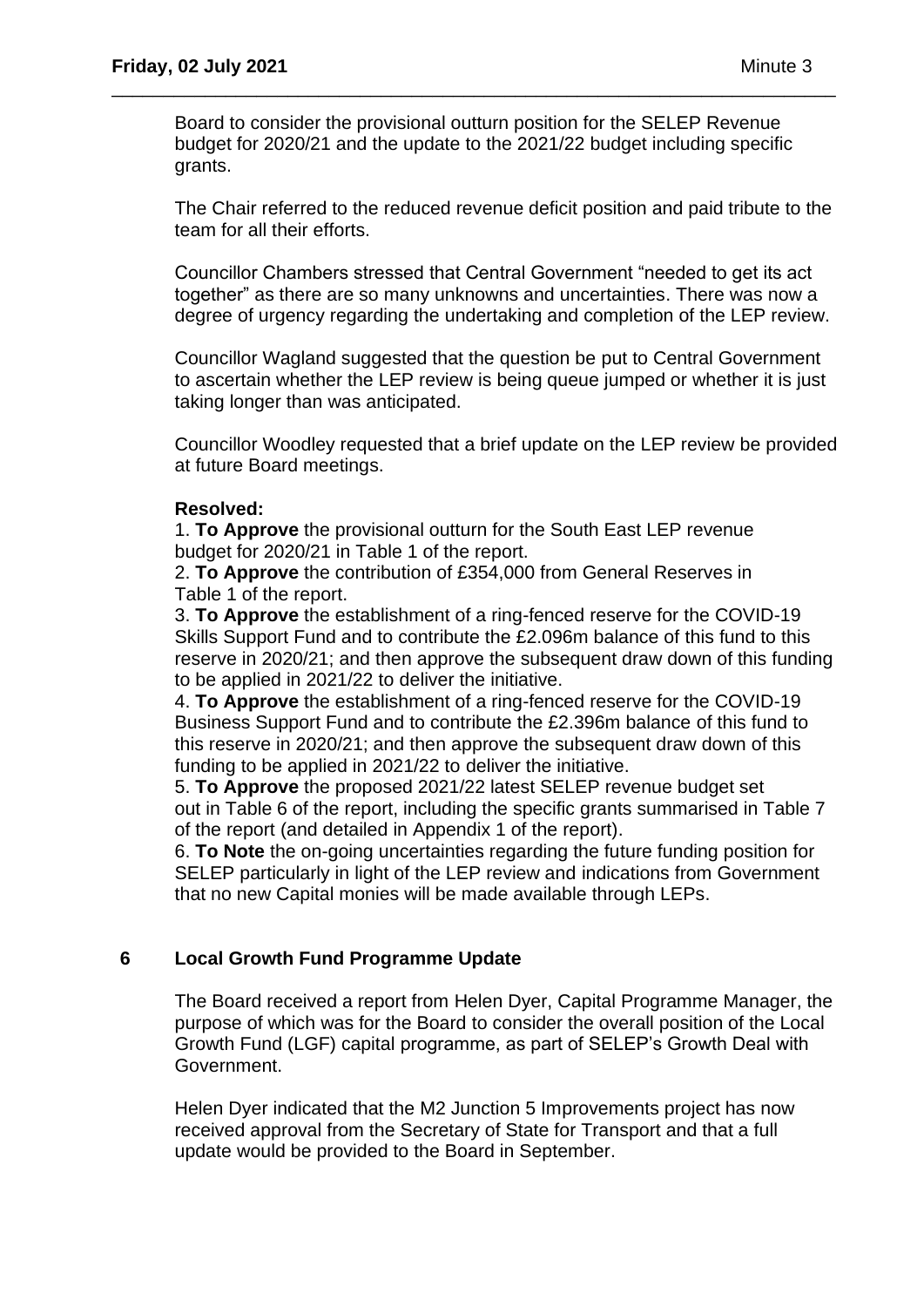## **Resolved:**

1.**To Note** the provisional total spend in 2020/21 of £37.483m LGF excluding Department for Transport (DfT) retained schemes and £60.733m including DfT retained schemes, as set out in Table 1 of the report.

\_\_\_\_\_\_\_\_\_\_\_\_\_\_\_\_\_\_\_\_\_\_\_\_\_\_\_\_\_\_\_\_\_\_\_\_\_\_\_\_\_\_\_\_\_\_\_\_\_\_\_\_\_\_\_\_\_\_\_\_\_\_\_\_\_\_\_\_\_\_

2.**To Note** the LGF position reported to Government in May 2021, following implementation of the capital transfer previously agreed by the Board, as set out in Table 3 of the report.

3.**To Agree** the updated total planned LGF spend in 2021/22 of £69.863m excluding DfT retained schemes and increasing to £86.577m including DfT retained schemes, as set out in Table 2 and Appendix A of the report.

4.**To Note** the deliverability and risk assessment, as set out in Appendix D of the report.

5. **To Agree** the spend of LGF beyond 30 September 2021 and the revised completion date for the new construction centre at Chelmsford College project as set out in Section 5 of the report, subject to Strategic Board endorsement via electronic procedure following this Board meeting.

# **7 LGF (Local Growth Fund) - update on fulfilment of funding conditions**

The Board received a report from Helen Dyer, Capital Programme Manager, the purpose of this report was to provide the Board with an update on those projects which have now met the funding conditions attached to the transfer of the remaining LGF allocation at the end of 2020/21.

Helen Dyer clarified that the Beaulieu Park project is expected to complete in December 2025, not late 2026 as stated in the report.

## **Resolved:**

1.**To Note** that the Housing Infrastructure Fund (HIF) Grant Determination Agreement in relation to Beaulieu Park Station has now been signed fulfilling the LGF funding conditions attached to the Project.

2.**To Note** that planning permission has now been granted for the Bexhill Enterprise Park North project which satisfies the LGF funding conditions attached to the Project.

3.**To Note** that both projects will now proceed to delivery as set out within the report.

## **8 LGF (Local Growth Fund) High Risk Project Update**

The Board received a report from Howard Davies, SELEP Capital Programme Officer, and Helen Dyer. The purpose of which was to provide an update on the delivery of the high risk A28 Sturry Link Road and Queensway Gateway Road LGF projects

The report also updated the Board on the London Gateway/Stanford le Hope LGF project which is now considered to be high risk.

The Board also received a verbal update from Richard Dawson, East Sussex County Council, regarding Queensway Gateway Road.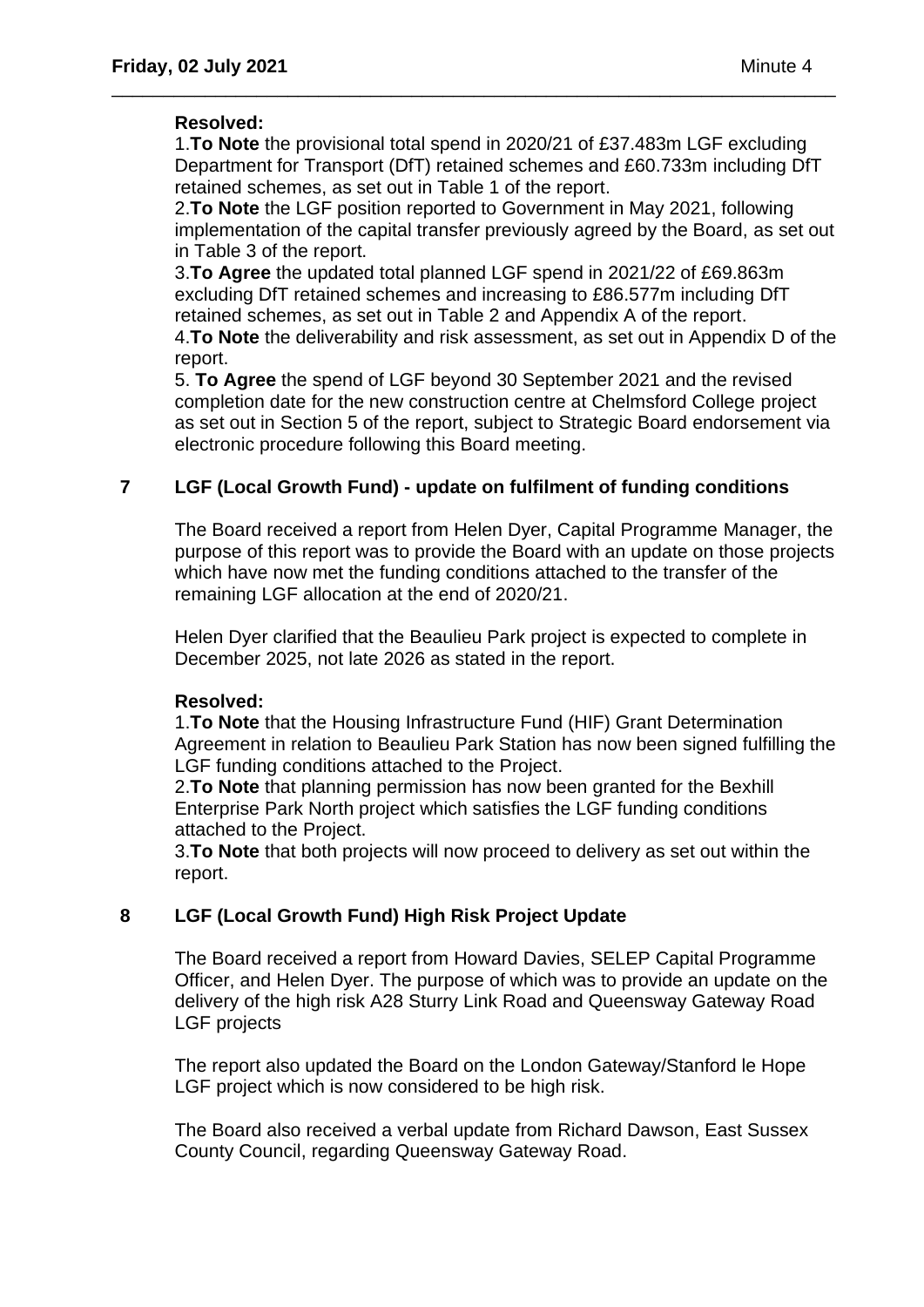Councillor Gough referred to A28 Sturry Link Road and advised the Board that there was a slight amendment to the report, in that the planning application would now be considered at a meeting to be held on  $2<sup>nd</sup>$  September and not 14<sup>th</sup> July. He advised that once the decision was made it would be immediately communicated to SELEP.

\_\_\_\_\_\_\_\_\_\_\_\_\_\_\_\_\_\_\_\_\_\_\_\_\_\_\_\_\_\_\_\_\_\_\_\_\_\_\_\_\_\_\_\_\_\_\_\_\_\_\_\_\_\_\_\_\_\_\_\_\_\_\_\_\_\_\_\_\_\_

Councillor Coxshall referred to London Gateway/Stanford Le Hope and advised that the planning committee date had been deferred to 15th July.

Councillor Glazier referred to Queensway Gateway Road, stating that he hoped that the update provided by Richard Dawson would provide a level of comfort and that he felt confident that a detailed update would be provided at the September Board meeting.

The Board proceeded to discuss the situation regarding A28 Sturry link road and stressed that an update would be required as soon as possible following the planning committee meeting. It was agreed that the date in Recommendation 2.2 of the report be amended to reflect the new meeting date.

#### **Resolved:**

#### **A28 Sturry Link Road:**

1. **To Note** the update on the Project.

2. **To Agree** that the total £5.9m LGF allocation should be retained against the Project until 10 September 2021 when the outcome of the planning process will be known. Noting that if this is not agreed, that the unspent LGF balance of £135,000 currently held by Kent County Council must be returned to Essex County Council, as the Accountable Body, within 4 weeks of this meeting for reallocation to the next project(s) on the LGF pipeline, alongside the remaining £4.656m LGF allocation still held by the Accountable Body.

3.**To Note** that a further update will be brought to the September Board meeting which will set out the outcome of the planning process and the next steps for the Project.

#### **Queensway Gateway Road**

1. **To Note** the update on the Project, the further delay to delivery of the temporary connection and the steps which need to be taken to secure completion of the Project.

2. **To Note** that a further update will be provided to the Board in September 2021, which sets out a clear delivery plan and associated milestones.

## **London Gateway/Stanford Le Hope**

1.**To Note** the update on the Project and the risks identified.

2. **To Agree** that a further update be brought to the Board in September 2021, which sets out a clear delivery plan, with associated milestones and confirms that a full funding package is in place.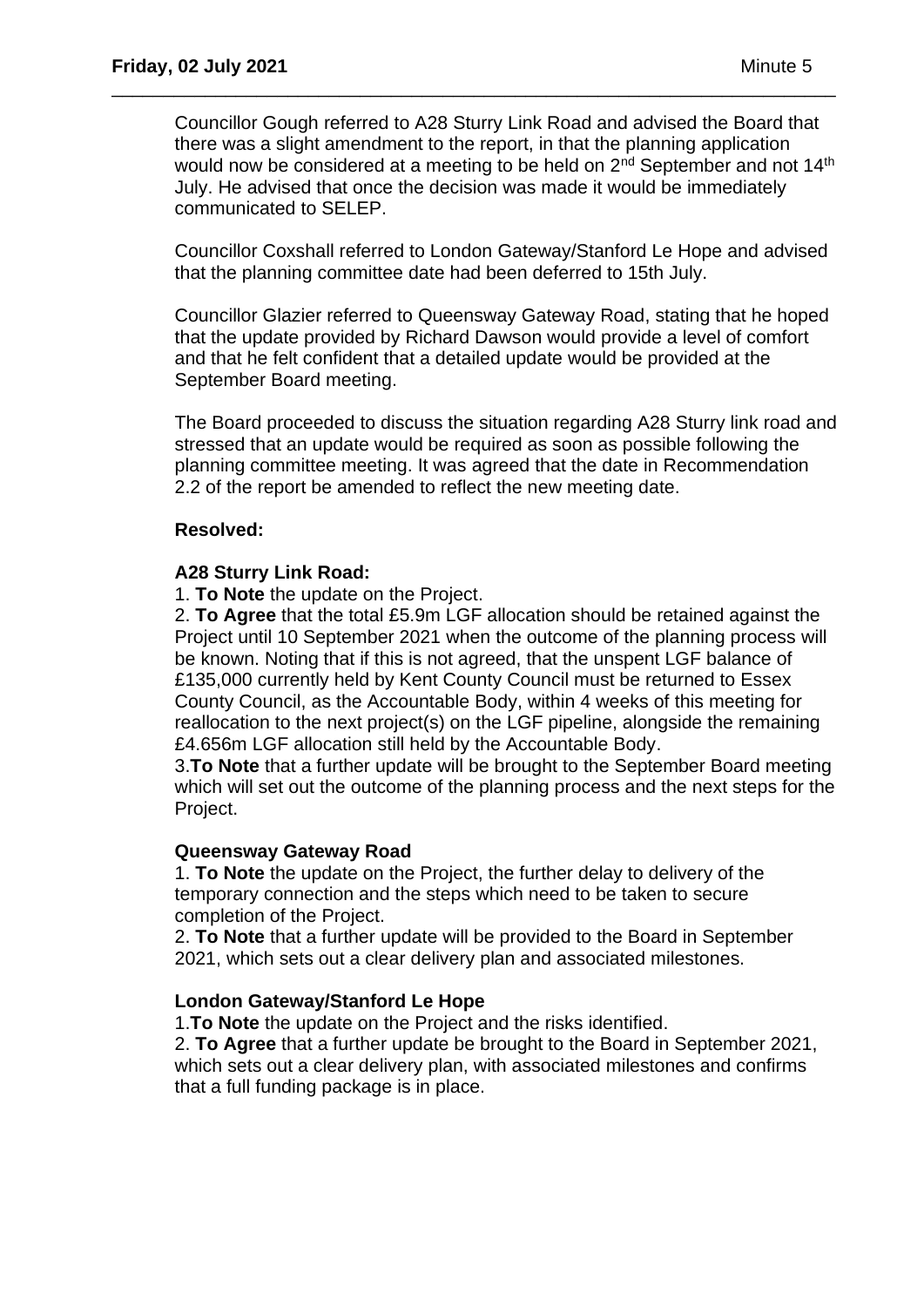## **9 A26 Tunbridge Wells Junction and Cycle Improvements Package – project change request**

\_\_\_\_\_\_\_\_\_\_\_\_\_\_\_\_\_\_\_\_\_\_\_\_\_\_\_\_\_\_\_\_\_\_\_\_\_\_\_\_\_\_\_\_\_\_\_\_\_\_\_\_\_\_\_\_\_\_\_\_\_\_\_\_\_\_\_\_\_\_

The Board received a report from Helen Dyer, SELEP Capital Programme Manager, the purpose of this report is for the Board to receive an update on the Tunbridge Wells A26 Cycle and Junction Improvements Package (the Project) and to consider a request to change the scope of the Project.

Cllr Gough stated that he felt that it was justifiable for this project to be brought back to the September Board meeting.

# **Resolved:**

1.**To Agree** to retain the £1.8m LGF allocation against the Tunbridge Wells A26 Cycle and Junction Improvements Package until 10 September 2021; and 2.**To Agree** that an updated Business Case which demonstrates that the revised scope for the Tunbridge Wells A26 Cycle and Junction Improvements Package offers High value for money should be presented to the Board on 10 September 2021, along with evidence as to how the Project meets the conditions for spend beyond 30 September 2021.

## **10 A13 Widening project update**

The Board received a report from Colin Black, Interim Assistant Director – Regeneration and Place Delivery, Thurrock Council and Howard Davies, SELEP Capital Programme Officer.

Colin Black provided a verbal update to the Board, advising that he had been out to the site and that things were progressing well. He acknowledged that there was a need to "pin down" the utilities companies but was confident that delivery would be in accordance with the programme.

Cllr Woodley congratulated Thurrock Council on the work done on this project.

## **Resolved:**

1. **To Note** the update on the delivery of the Project.

2. **To Note** that a further update on Project delivery will be provided at the September 2021 Board meeting.

# **11 LGF (Local Growth Fund) Lessons Learnt Report**

The Board received a report from Howard Davies, SELEP Capital Programme Officer, the purpose of which was to summarise the draft Local Growth Fund Lessons Learnt Report (the Report) to enable the Accountability Board (the Board) to discuss the recommendations set out in the Report and to provide their feedback on the Local Growth Fund (LGF) Programme.

The Board discussed the report and in particular the draft recommendations in the Table in 4.1 thereof.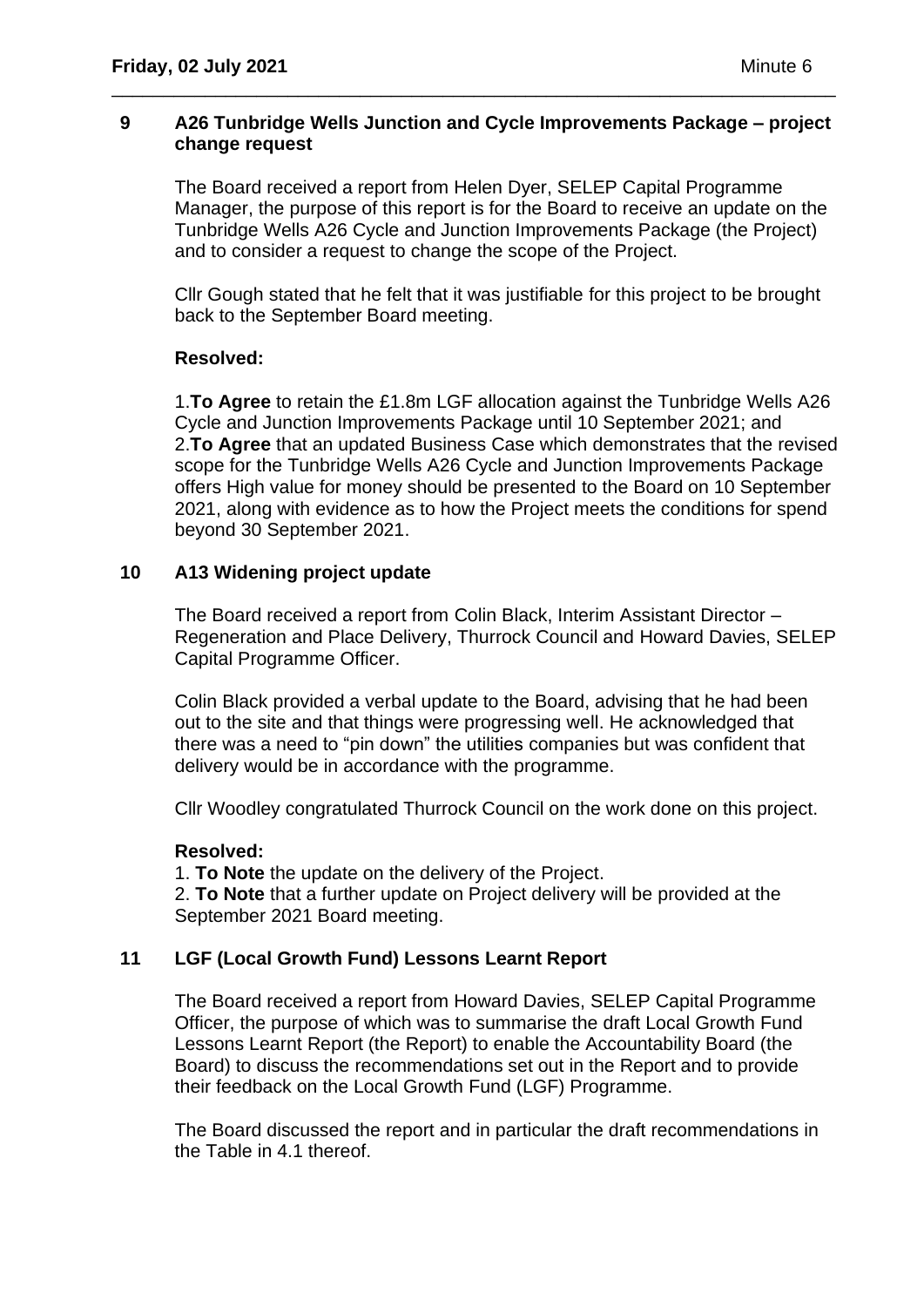Comments made included:

• Recommendations 1 and 2 - concern was raised that there may be some confusion as to the responsibilities of the Strategic Board and the Accountability Board when considering this recommendation.

\_\_\_\_\_\_\_\_\_\_\_\_\_\_\_\_\_\_\_\_\_\_\_\_\_\_\_\_\_\_\_\_\_\_\_\_\_\_\_\_\_\_\_\_\_\_\_\_\_\_\_\_\_\_\_\_\_\_\_\_\_\_\_\_\_\_\_\_\_\_

- Recommendation 4 Rosemary Nunn felt that from a Higher Educational perspective, the social value element of this recommendation was important.
- Recommendation 8 some members questioned whether there was in fact a need to "hold back monies"- a discussion was had in this regard with some members believing that it had merits and would "sharpen minds" to encourage progress of projects. It was also felt that many highrisk projects are often the most transformational, in comparison with smaller lower risk projects. Some members believed that it should be regarded as a "critical friend" and that the recommendation in question should only be used as a last resort. Helen Dyer advised that such a recommendation was used by other LEPs and she would liaise with them on its effectiveness.
- Recommendation 10 Cllr Chambers referred to the wording regarding further lobbying of HMG on the impact of delays by other governmental organisations continuing and spoke in support thereof.
- Delays caused by issues with utility companies was raised by Cllr Woodley, he felt that there was now improved cooperation and support by fellow Board members which was most welcome.

In response to a question from Cllr Gough, Helen Dyer advised that the comments made today would be fed into a report that would be presented to Strategic Board in October, with an update provided to this Board in November.

## **Resolved:**

- 1. The Board **discussed** the contents of The Report and the recommendations therein, providing feedback to the Secretariat on their experiences of the Programme and what improvements can be taken forward; and
- 2. **To Note** the next steps to discuss with Strategic Board and develop an action plan for the implementation of changes.

## **12 LGF (Local Growth Fund) Additional Funding Awards**

This item was not required as no LGF funding was returned to SELEP for reallocation as a result of decisions taken by the Board during the course of this meeting.

## **13 Getting Building Fund Programme Update**

The Board received a report from Katherine Wyatt, Capital Programme Officer, the purpose of which was for the Board to consider the overall position of the Getting Building Fund (GBF) capital programme.

The Board were advised that there is a clear message from Central Government that spending of GBF by March 2022 should be a priority, with projects only being considered for a funding extension in exceptional circumstances.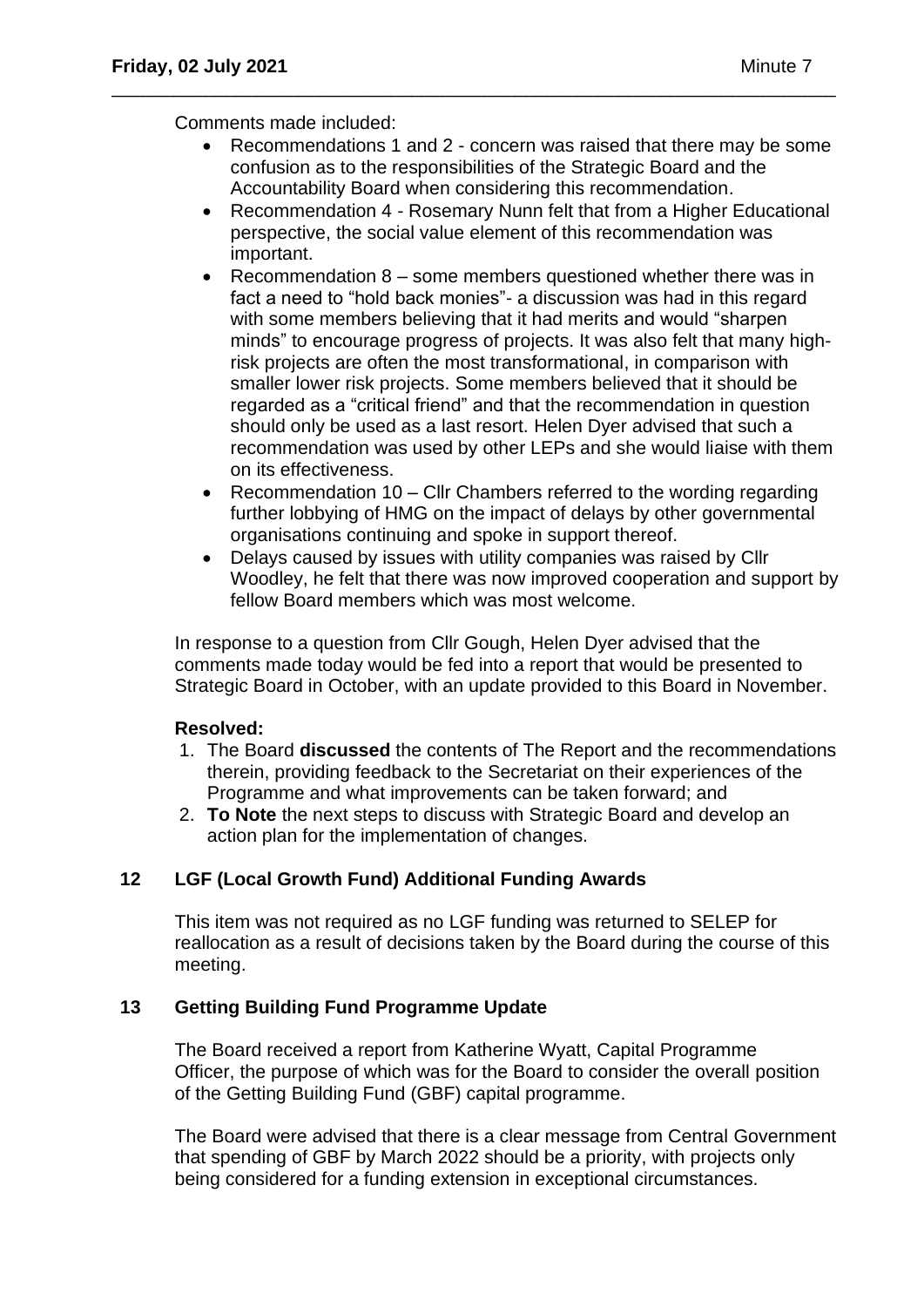It was also pointed out that due to delays caused by unforeseen and complex land ownership matters, the UTC Maritime and Sustainable Technology Hub project in Newhaven is now reporting that it is very unlikely that their GBF allocation (£1.3m) will be spent in full by 31 March 2022.

\_\_\_\_\_\_\_\_\_\_\_\_\_\_\_\_\_\_\_\_\_\_\_\_\_\_\_\_\_\_\_\_\_\_\_\_\_\_\_\_\_\_\_\_\_\_\_\_\_\_\_\_\_\_\_\_\_\_\_\_\_\_\_\_\_\_\_\_\_\_

The Board discussed the situation with support voiced for option 2 in both cases.

In response to a question from Cllr Coxshall regarding the risk to SELEP's reputation, Suzanne Bennett advised that whilst we are most affected by the risk of GBF projects overrunning due to the high GBF allocation received, SELEP's reputation with Government with regard to delivery is in fact good and Government understand that this is a complex programme which is likely to experience slippage due to the restricted time allowed for delivery.

Cllr Gough made reference to Section 7 of the report and asked for some clarification regarding the referenced reprioritisation of projects in the GBF pipeline, with Helen Dyer providing clarification in this regard.

#### **Resolved:**

1. **To Note** the current forecast spend for the GBF programme for 2021/22 financial year of £71.448m.

2. **To Retain** GBF funding against projects after 31 March 2022, subject to certain conditions being satisfied as detailed in 6.9.3 of the report.

3. **To allow** the UTC Maritime and Sustainable Technology Hub Project until the September 2021 Board meeting to demonstrate compliance with the criteria and conditions for retaining the GBF allocation beyond 31 March 2022.

# **14 GBF (Getting Building Fund) Funding Decisions**

The Board received a report from Katherine Wyatt, Capital Programme Officer, and details of the assessment by Steer, the purpose of which was for the Board to consider the award of £1,018,865 Getting Building Fund (GBF) to the Innovation Park Medway – Sustainable City of Business and Accessing Charleston: Removing the barrier to growth Projects as set out in Appendix B of the report.

The Board were advised that the recommendations in the report would need to be amended to include the additional wording "subject to Government approval of project inclusion within the GBF programme".

## **Resolved:**

1. **To Agree** the award of £778,323 GBF to the Innovation Park Medway – Sustainable City of Business Project which has been assessed as presenting High value for money with High/Medium certainty of achieving this, subject to Government approval of project inclusion within the GBF programme.

2. **To Agree** the award of an additional £240,542 GBF to the Accessing Charleston: Removing the barrier to growth Project which has been assessed as presenting High value for money with Low/Medium certainty of achieving this,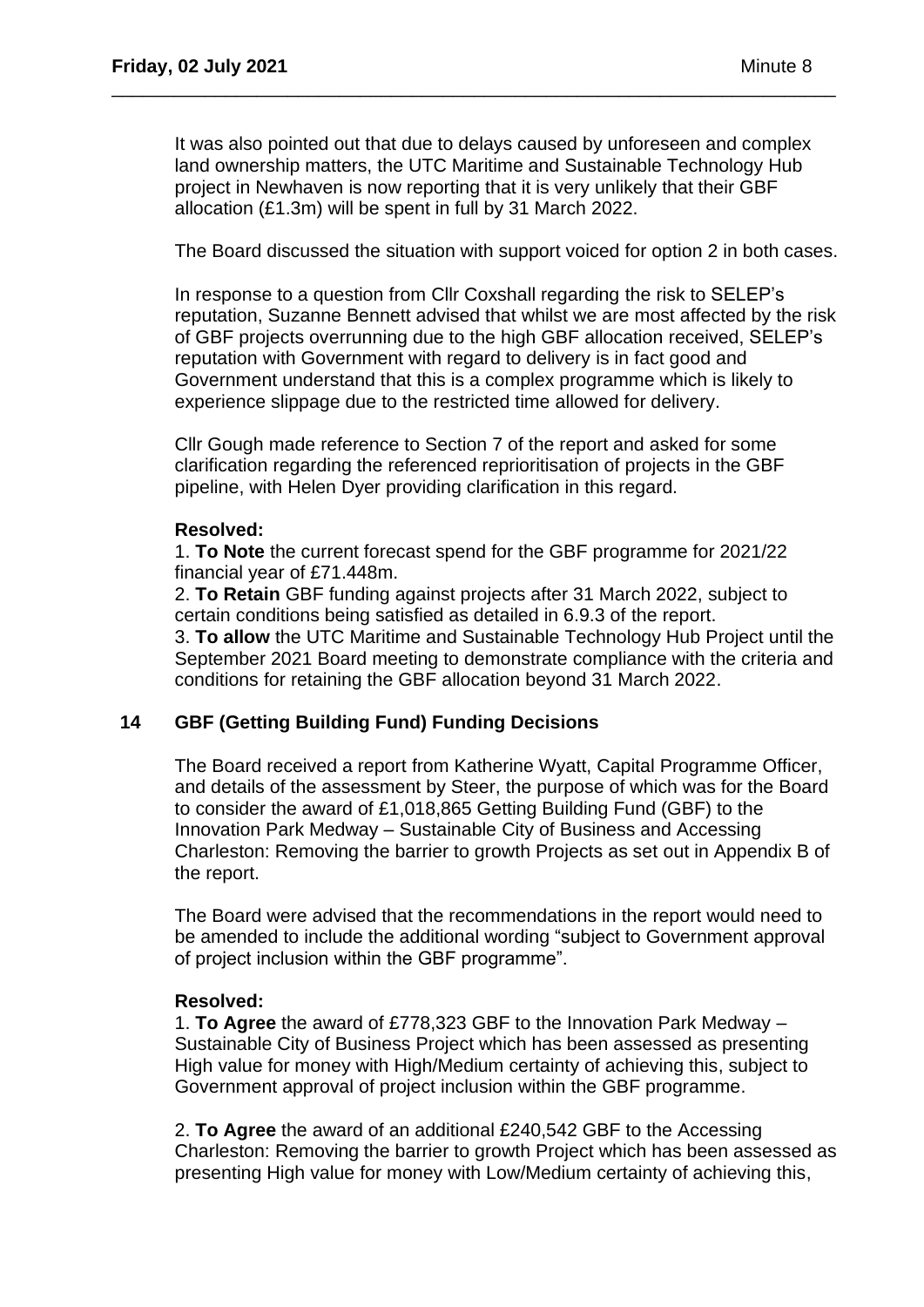subject to Government approval of project inclusion within the GBF programme. This funding is an extension to the funding previously approved at the November 2020 Board meeting.

\_\_\_\_\_\_\_\_\_\_\_\_\_\_\_\_\_\_\_\_\_\_\_\_\_\_\_\_\_\_\_\_\_\_\_\_\_\_\_\_\_\_\_\_\_\_\_\_\_\_\_\_\_\_\_\_\_\_\_\_\_\_\_\_\_\_\_\_\_\_

# **15 Growing Places Fund Programme Update**

The Board received a report from Helen Dyer, SELEP Capital Programme Manager, the purpose of which was to update the Board on the latest position of the Growing Places Fund (GPF) Capital Programme.

Helen Dyer advised that an update on the Colchester Northern Gateway project had been provided since the publication of the agenda pack and as a result the recommendations to be considered by the Board had been updated.

## **Resolved:**

1.**To Note** the updated position on the GPF programme.

2.**To Approve** the revised repayment schedule for the Eastbourne Fisherman's Quay and Infrastructure Development project and agree that, despite repayments not being made in line with the original repayment schedule, no interest will be charged on the loan.

3.**To Note** the change to the drawdown schedule for the Colchester Northern Gateway project; and

4.**To Note** the ongoing identified risk to the repayment schedule for the Centre for Advanced Engineering project.

## **16 GPF (Growing Places Fund) Funding Decision**

The Board received a report from Helen Dyer, SELEP Capital Programme Manager and details of the assessment by Steer, the purpose of which was for the Board to consider the award of £1.6165m Growing Places Fund (GPF) funding to the Observer Building project (the Project) detailed in Appendix B of the report. This project was included in the GPF project pipeline agreed by Strategic Board on 12 June 2020.

## **Resolved:**

**To Approve** the award of £1.6165m GPF by way of a loan to support the delivery of the Observer Building project, as set out in Appendix C, which has been assessed as offering High value for money with High certainty of achieving this.

## **17 Operations Update**

The Board received a report from Suzanne Bennett, Chief Operating Officer, the purpose of which was to provide the Board with an update on the operational activities within the Secretariat to support both this Board and the Strategic Board. The report includes an update on the risk register and information on compliance with the Assurance Framework.

The Chair and Cllr Glazier offered their thanks to the team for all their efforts.